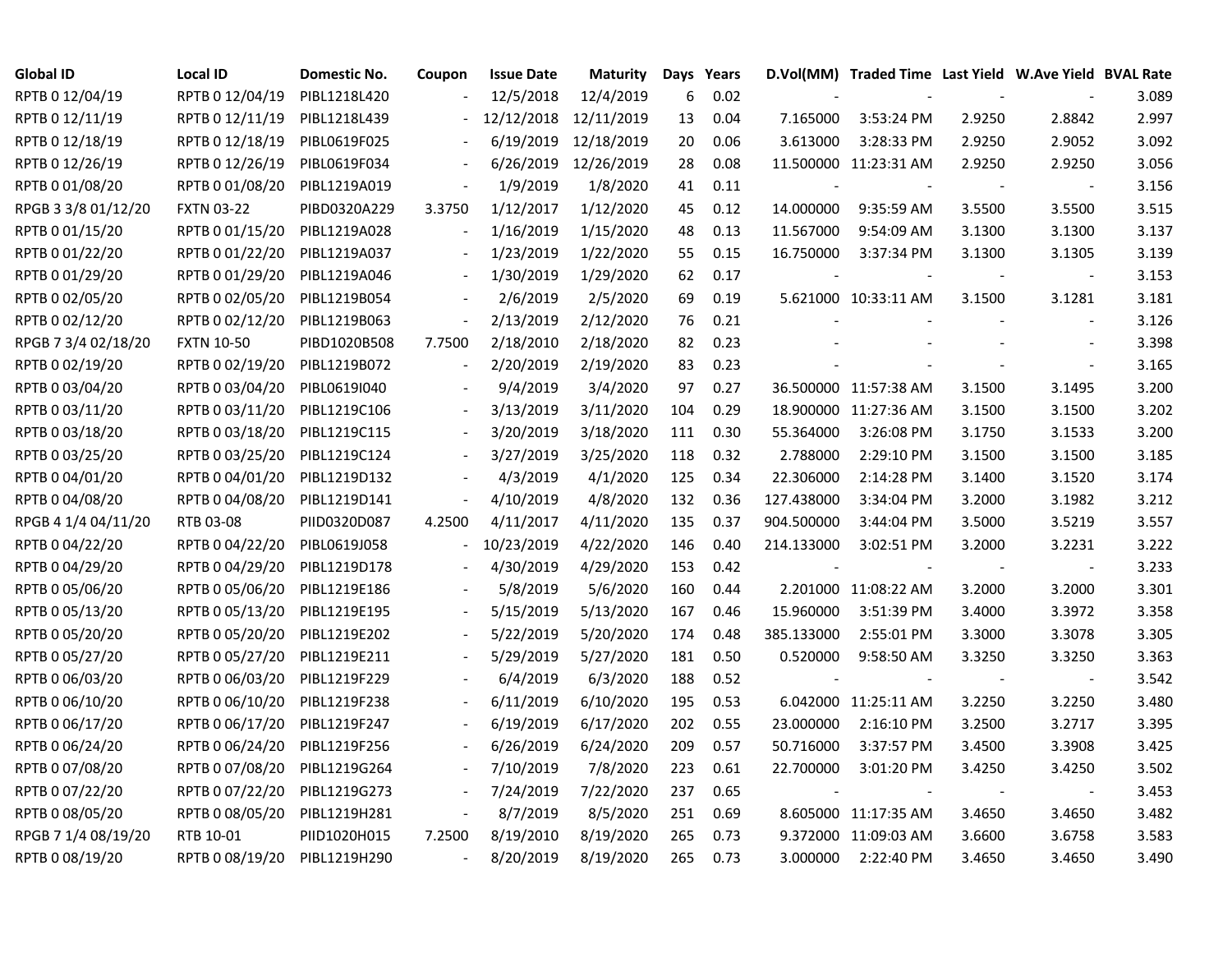| <b>Global ID</b>     | <b>Local ID</b>   | <b>Domestic No.</b> | Coupon                   | <b>Issue Date</b> | <b>Maturity</b>             |     | Days Years |                | D.Vol(MM) Traded Time Last Yield W.Ave Yield BVAL Rate |        |                          |       |
|----------------------|-------------------|---------------------|--------------------------|-------------------|-----------------------------|-----|------------|----------------|--------------------------------------------------------|--------|--------------------------|-------|
| RPGB 3 3/8 08/20/20  | <b>FXTN 05-73</b> | PIBD0520H735        | 3.3750                   | 8/20/2015         | 8/20/2020                   | 266 | 0.73       | 4.210000       | 3:52:26 PM                                             | 3.6750 | 3.6631                   | 3.641 |
| RPTB 0 09/02/20      | RPTB 0 09/02/20   | PIBL1219I306        |                          | 9/4/2019          | 9/2/2020                    | 279 | 0.76       |                |                                                        |        |                          | 3.510 |
| RPGB 6 1/8 09/16/20  | <b>FXTN 10-51</b> | PIBD1020I510        | 6.1250                   | 9/16/2010         | 9/16/2020                   | 293 | 0.80       |                |                                                        |        |                          | 3.624 |
| RPTB 0 09/16/20      | RPTB 0 09/16/20   | PIBL1219I315        |                          | 9/18/2019         | 9/16/2020                   | 293 | 0.80       |                |                                                        |        |                          | 3.510 |
| RPTB 0 10/07/20      | RPTB 0 10/07/20   | PIBL1219J323        |                          | 10/9/2019         | 10/7/2020                   | 314 | 0.86       |                |                                                        |        |                          | 3.591 |
| RPTB 0 10/21/20      | RPTB 0 10/21/20   | PIBL1219J332        | $\overline{\phantom{a}}$ |                   | 10/23/2019 10/21/2020       | 328 | 0.90       | 19.983000      | 2:42:54 PM                                             | 3.4750 | 3.4750                   | 3.487 |
| RPTB 0 11/04/20      | RPTB 0 11/04/20   | PIBL1219K358        | $\overline{\phantom{a}}$ | 11/6/2019         | 11/4/2020                   | 342 | 0.94       | 41.226000      | 3:54:06 PM                                             | 3.4800 | 3.4618                   | 3.487 |
| RPTB 0 11/18/20      | RPTB 0 11/18/20   | PIBL1219K367        | $\overline{\phantom{a}}$ |                   | 11/20/2019 11/18/2020       | 356 | 0.98       | 32.682000      | 3:41:54 PM                                             | 3.4850 | 3.4839                   | 3.493 |
| RPGB 5 7/8 12/16/20  | <b>FXTN 10-52</b> | PIBD1020L525        | 5.8750                   | 12/16/2010        | 12/16/2020                  | 384 | 1.05       |                | 0.234700 11:38:07 AM                                   | 3.8250 | 3.8250                   | 3.759 |
| RPGB 4 1/4 01/25/21  | <b>FXTN 03-23</b> | PIBD0321A236        | 4.2500                   | 1/25/2018         | 1/25/2021                   | 424 | 1.16       | 23.700000      | 3:02:49 PM                                             | 3.6750 | 3.6647                   | 3.742 |
| RPGB 7 3/8 03/03/21  | RTB 10-02         | PIID1021C027        | 7.3750                   | 3/3/2011          | 3/3/2021                    | 461 | 1.26       | 18.000000      | 2:42:30 PM                                             | 3.8050 | 3.8050                   | 3.692 |
| RPGB 3 1/2 03/20/21  | <b>FXTN 07-57</b> | PIBD0721C574        | 3.5000                   | 3/20/2014         | 3/20/2021                   | 478 | 1.31       | 19.600000      | 3:26:13 PM                                             | 3.7000 | 3.7046                   | 3.649 |
| RPGB 6 1/2 04/28/21  | <b>FXTN 10-53</b> | PIBD1021D531        | 6.5000                   | 4/28/2011         | 4/28/2021                   | 517 | 1.42       | $\blacksquare$ |                                                        |        | $\overline{\phantom{a}}$ | 3.707 |
| RPGB 4 7/8 06/13/21  | RTB 03-09         | PIID0321F092        | 4.8750                   | 6/13/2018         | 6/13/2021                   | 563 | 1.54       | 344.000000     | 3:39:38 PM                                             | 3.7500 | 3.6881                   | 3.692 |
| RPGB 5 3/4 10/20/21  | RTB 10-03         | PIID1021J039        | 5.7500                   |                   | 10/20/2011 10/20/2021       | 692 | 1.90       | 1.000000       | 2:57:59 PM                                             | 3.8500 | 3.8500                   | 3.778 |
| RPGB 5 3/4 11/24/21  | <b>FXTN 10-55</b> | PIBD1021K551        | 5.7500                   |                   | 11/24/2011 11/24/2021       | 727 | 1.99       |                |                                                        |        |                          | 3.791 |
| RPGB 63/8 01/19/22   | <b>FXTN 10-54</b> | PIBD1022G545        | 6.3750                   | 7/19/2011         | 1/19/2022                   | 783 | 2.14       | 153.200000     | 3:59:00 PM                                             | 3.8250 | 3.8109                   | 3.812 |
| RPGB 4 01/26/22      | <b>FXTN 05-74</b> | PIBD0522A747        | 4.0000                   | 1/26/2017         | 1/26/2022                   | 790 | 2.16       | 95.700000      | 3:49:30 PM                                             | 3.8500 | 3.8497                   | 3.840 |
| RPGB 15 03/14/22     | <b>FXTN 20-02</b> | PIBD2022C021        | 15.0000                  | 3/14/2002         | 3/14/2022                   | 837 | 2.29       |                |                                                        |        | $\overline{\phantom{a}}$ | 3.838 |
| RPGB 4 3/4 07/04/22  | <b>FXTN 03-24</b> | PIBD0322G247        | 4.7500                   | 7/4/2019          | 7/4/2022                    | 949 | 2.60       | 1574.100000    | 3:51:08 PM                                             | 3.8500 | 3.8461                   | 3.836 |
| RPGB 4 7/8 08/02/22  | <b>FXTN 10-56</b> | PIBD1022H562        | 4.8750                   | 8/2/2012          | 8/2/2022                    | 978 | 2.68       |                |                                                        |        | $\sim$                   | 3.898 |
| RPGB 4 3/4 09/13/22  | <b>FXTN 10-57</b> | PIBD1022I570        | 4.7500                   | 9/13/2012         | 9/13/2022 1,020             |     | 2.79       |                |                                                        |        |                          | 3.916 |
| RPGB 12 3/4 10/17/22 | <b>FXTN 20-03</b> | PIBD2022J033        | 12.7500                  |                   | 10/17/2002 10/17/2022 1,054 |     | 2.89       |                |                                                        |        | $\blacksquare$           | 3.931 |
| RPGB 4 5/8 12/04/22  | RTB 05-11         | PIID0522L114        | 4.6250                   | 12/4/2017         | 12/4/2022 1,102             |     | 3.02       | 588.252000     | 3:58:58 PM                                             | 3.8800 | 3.8811                   | 3.882 |
| RPGB 4 12/06/22      | <b>FXTN 10-58</b> | PIBD1022L585        | 4.0000                   | 12/6/2012         | 12/6/2022 1,104             |     | 3.02       |                |                                                        |        | $\mathbf{r}$             | 3.952 |
| RPGB 13 02/20/23     | <b>FXTN 20-04</b> | PIBD2023B048        | 13.0000                  | 2/20/2003         | 2/20/2023 1,180             |     | 3.23       |                |                                                        |        | $\blacksquare$           | 3.986 |
| RPGB 5 1/2 03/08/23  | <b>FXTN 05-75</b> | PIBD0523C752        | 5.5000                   | 3/8/2018          | 3/8/2023 1,196              |     | 3.27       | 14.000000      | 3:31:03 PM                                             | 3.8800 | 3.8743                   | 3.969 |
| RPGB 3 1/2 04/21/23  | <b>FXTN 07-58</b> | PIBD0723D588        | 3.5000                   | 4/21/2016         | 4/21/2023 1,240             |     | 3.40       | 51.070000      | 3:16:28 PM                                             | 4.0500 | 4.0626                   | 4.075 |
| RPGB 11 7/8 05/29/23 | <b>FXTN 20-05</b> | PIBD2023E054        | 11.8750                  | 5/29/2003         | 5/29/2023 1,278             |     | 3.50       |                |                                                        |        |                          | 4.030 |
| RPGB 3 1/4 08/15/23  | RTB 10-04         | PIID1023H046        | 3.2500                   | 8/15/2013         | 8/15/2023 1,356             |     | 3.71       | 142.490000     | 3:36:32 PM                                             | 4.1500 | 4.1127                   | 4.103 |
| RPGB 11 3/8 10/23/23 | <b>FXTN 20-06</b> | PIBD2023J068        | 11.3750                  | 10/23/2003        | 10/23/2023 1,425            |     | 3.90       |                |                                                        |        |                          | 4.094 |
| RPGB 6 1/4 03/12/24  | RTB 05-12         | PIID0524C129        | 6.2500                   | 3/12/2019         | 3/12/2024 1,566             |     | 4.29       | 303.440000     | 3:42:29 PM                                             | 4.0800 | 4.0799                   | 4.082 |
| RPGB 4 1/2 04/20/24  | <b>FXTN 07-59</b> | PIBD0724D595        | 4.5000                   | 4/20/2017         | 4/20/2024 1,605             |     | 4.39       | 2.000000       | 3:42:07 PM                                             | 4.1500 | 4.1500                   | 4.170 |
| RPGB 12 3/8 06/03/24 | <b>FXTN 20-07</b> | PIBD2024F075        | 12.3750                  | 6/3/2004          | 6/3/2024 1,649              |     | 4.52       |                |                                                        |        |                          | 4.191 |
| RPGB 12 7/8 08/05/24 | <b>FXTN 20-08</b> | PIBD2024H086        | 12.8750                  | 8/5/2004          | 8/5/2024 1,712              |     | 4.69       |                |                                                        |        |                          | 4.219 |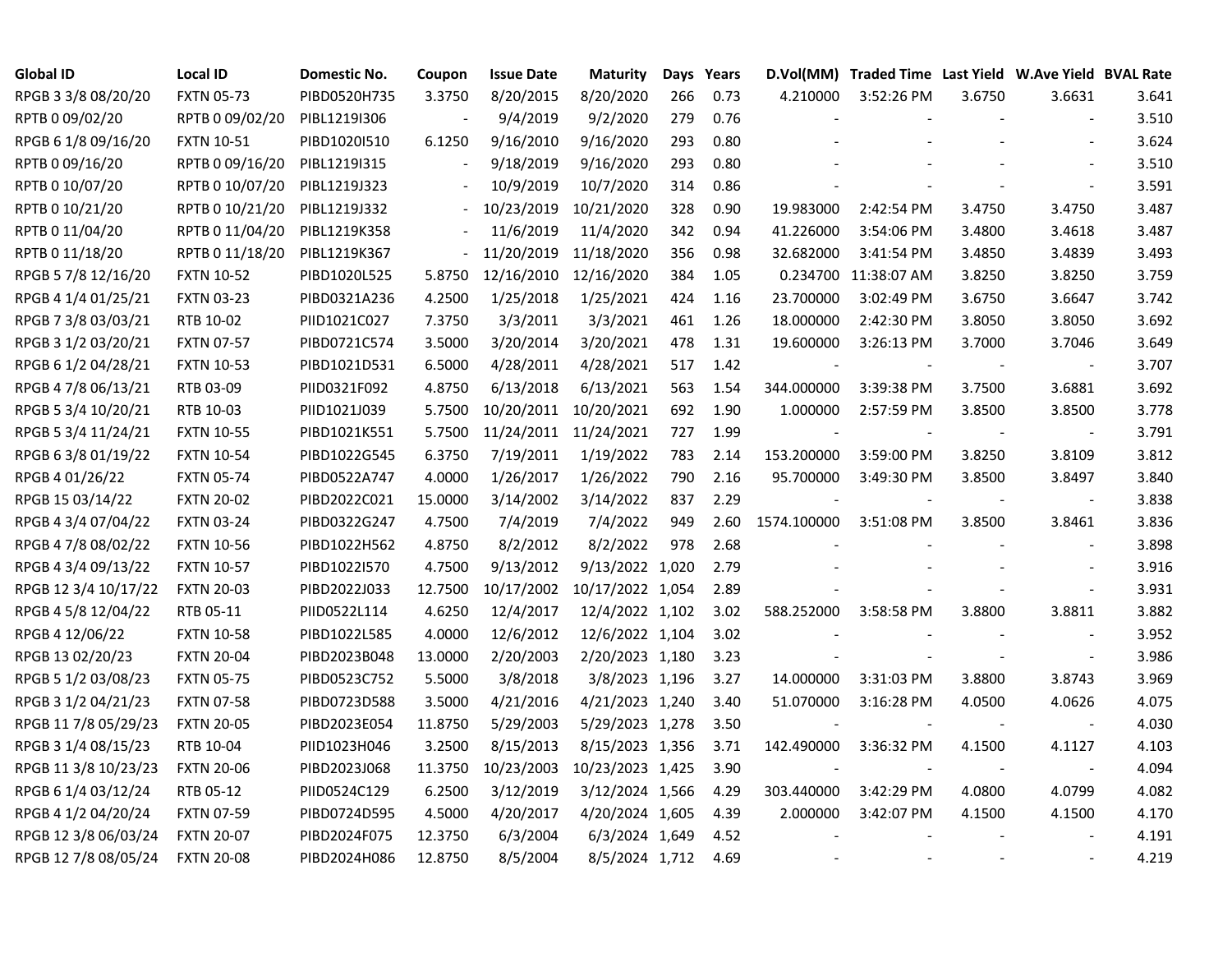| <b>Global ID</b>     | <b>Local ID</b>   | Domestic No. | Coupon  | <b>Issue Date</b> | <b>Maturity</b>        | Days Years |            | D.Vol(MM) Traded Time Last Yield W.Ave Yield BVAL Rate |        |                          |       |
|----------------------|-------------------|--------------|---------|-------------------|------------------------|------------|------------|--------------------------------------------------------|--------|--------------------------|-------|
| RPGB 4 1/8 08/20/24  | <b>FXTN 10-59</b> | PIBD1024H595 | 4.1250  | 8/20/2014         | 8/20/2024 1,727        | 4.73       |            | 62.500000 11:33:20 AM                                  | 4.2100 | 4.2216                   | 4.205 |
| RPGB 4 1/4 10/17/24  | <b>FXTN 05-76</b> | PIBD0524J762 | 4.2500  | 10/17/2019        | 10/17/2024 1,785       | 4.89       |            |                                                        |        | $\sim$                   | 4.200 |
| RPGB 13 3/4 11/11/24 | <b>FXTN 20-09</b> | PIBD2024K091 | 13.7500 | 11/11/2004        | 11/11/2024 1,810       | 4.96       |            |                                                        |        | $\sim$                   | 4.262 |
| RPGB 5 3/4 04/12/25  | <b>FXTN 07-61</b> | PIBD0725D618 | 5.7500  | 4/12/2018         | 4/12/2025 1,962        | 5.37       | 5.490000   | 3:41:14 PM                                             | 4.3300 | 4.3205                   | 4.317 |
| RPGB 12 1/8 04/14/25 | <b>FXTN 20-10</b> | PIBD2025D103 | 12.1250 | 4/14/2005         | 4/14/2025 1,964        | 5.38       |            |                                                        |        | $\overline{\phantom{a}}$ | 4.324 |
| RPGB 3 5/8 09/09/25  | <b>FXTN 10-60</b> | PIBD1025I608 | 3.6250  | 9/9/2015          | 9/9/2025 2,112         | 5.78       | 339.700000 | 3:59:36 PM                                             | 4.4750 | 4.4761                   | 4.478 |
| RPGB 12 1/8 10/20/25 | <b>FXTN 20-11</b> | PIBD2025J116 | 12.1250 | 10/20/2005        | 10/20/2025 2,153       | 5.90       |            |                                                        |        | $\blacksquare$           | 4.398 |
| RPGB 18 1/4 11/29/25 | <b>FXTN 25-01</b> | PIBD2525K015 | 18.2500 | 11/29/2000        | 11/29/2025 2,193       | 6.00       |            |                                                        |        | $\overline{\phantom{a}}$ | 4.414 |
| RPGB 10 1/4 01/19/26 | <b>FXTN 20-12</b> | PIBD2026A122 | 10.2500 | 1/19/2006         | 1/19/2026 2,244        | 6.14       | 22.000000  | 3:28:34 PM                                             | 4.6100 | 4.6050                   | 4.432 |
| RPGB 6 1/4 02/14/26  | <b>FXTN 07-62</b> | PIBD0726B627 | 6.2500  | 2/14/2019         | 2/14/2026 2,270        | 6.22       | 146.660000 | 3:48:33 PM                                             | 4.4150 | 4.4349                   | 4.436 |
| RPGB 3 1/2 09/20/26  | RTB 10-05         | PIID1026I057 | 3.5000  | 9/20/2016         | 9/20/2026 2,488        | 6.81       | 1.350000   | 3:59:50 PM                                             | 4.6200 | 4.6007                   | 4.601 |
| RPGB 6 1/4 10/20/26  | RTB 15-01         | PIID1526J019 | 6.2500  | 10/20/2011        | 10/20/2026 2,518       | 6.89       | 3.000000   | 3:13:33 PM                                             | 4.6300 | 4.6300                   | 4.522 |
| RPGB 8 12/07/26      | <b>FXTN 20-13</b> | PIBD2026L139 | 8.0000  | 12/7/2006         | 12/7/2026 2,566        | 7.03       |            |                                                        |        | $\sim$                   | 4.537 |
| RPGB 5 3/8 03/01/27  | RTB 15-02         | PIID1527C023 | 5.3750  | 3/1/2012          | 3/1/2027 2,650         | 7.26       |            |                                                        |        | $\blacksquare$           | 4.589 |
| RPGB 4 3/4 05/04/27  | <b>FXTN 10-61</b> | PIBD1027E617 | 4.7500  | 5/4/2017          | 5/4/2027 2,714         | 7.43       | 103.787000 | 3:22:26 PM                                             | 4.5750 | 4.5845                   | 4.608 |
| RPGB 8 5/8 09/06/27  | <b>FXTN 20-14</b> | PIBD2027I140 | 8.6250  | 9/6/2007          | 9/6/2027 2,839         | 7.77       |            |                                                        |        |                          | 4.607 |
| RPGB 6 1/4 03/22/28  | <b>FXTN 10-63</b> | PIBD1028C635 | 6.2500  | 3/22/2018         | 3/22/2028 3,037        | 8.32       | 3.000000   | 2:49:31 PM                                             | 4.6650 | 4.6600                   | 4.639 |
| RPGB 9 1/2 12/04/28  | <b>FXTN 20-15</b> | PIBD2028L151 | 9.5000  | 12/4/2008         | 12/4/2028 3,294        | 9.02       |            | 2.000000 10:57:21 AM                                   | 4.7500 | 4.7500                   | 4.699 |
| RPGB 6 7/8 01/10/29  | <b>FXTN 10-64</b> | PIBD1029A644 | 6.8750  | 1/10/2019         | 1/10/2029 3,331 9.12   |            | 96.300000  | 3:48:02 PM                                             | 4.6500 | 4.6502                   | 4.650 |
| RPGB 8 3/4 05/27/30  | <b>FXTN 20-16</b> | PIBD2030E166 | 8.7500  | 5/27/2010         | 5/27/2030 3,833 10.49  |            |            | 1.428000 11:08:10 AM                                   | 4.7750 | 4.7750                   | 4.780 |
| RPGB 12 1/2 07/28/30 | <b>FXTN 25-02</b> | PIBD2530G029 | 12.5000 | 7/28/2005         | 7/28/2030 3,895 10.66  |            |            |                                                        |        | $\overline{\phantom{a}}$ | 4.789 |
| RPGB 11 1/4 01/26/31 | <b>FXTN 25-03</b> | PIBD2531A032 | 11.2500 | 1/26/2006         | 1/26/2031 4,077 11.16  |            |            |                                                        |        | $\blacksquare$           | 4.813 |
| RPGB 8 07/19/31      | <b>FXTN 20-17</b> | PIBD2031G171 | 8.0000  | 7/19/2011         | 7/19/2031 4,251 11.64  |            | 40.000000  | 3:40:04 PM                                             | 4.8200 | 4.8339                   | 4.854 |
| RPGB 9 3/8 10/05/31  | <b>FXTN 25-04</b> | PIBD2531J042 | 9.3750  | 10/5/2006         | 10/5/2031 4,329 11.85  |            |            |                                                        |        | $\sim$                   | 4.843 |
| RPGB 5 7/8 02/02/32  | <b>FXTN 20-18</b> | PIBD2032B183 | 5.8750  | 2/2/2012          | 2/2/2032 4,449 12.18   |            | 3.000000   | 2:29:23 PM                                             | 5.0000 | 5.0333                   | 4.859 |
| RPGB 5 7/8 03/01/32  | RTB 20-01         | PIID2032C014 | 5.8750  | 3/1/2012          | 3/1/2032 4,477 12.26   |            |            |                                                        |        | $\sim$                   | 4.863 |
| RPGB 5 3/4 09/27/32  | <b>FXTN 20-19</b> | PIBD2032I195 | 5.7500  | 9/27/2012         | 9/27/2032 4,687 12.83  |            |            |                                                        |        | $\sim$                   | 4.893 |
| RPGB 8 1/2 11/29/32  | <b>FXTN 25-05</b> | PIBD2532K057 | 8.5000  | 11/29/2007        | 11/29/2032 4,750 13.01 |            |            |                                                        |        | $\sim$                   | 4.901 |
| RPGB 3 5/8 03/21/33  | <b>FXTN 20-20</b> | PIBD2033C206 | 3.6250  | 3/21/2013         | 3/21/2033 4,862 13.31  |            | 13.500000  | 3:08:16 PM                                             | 5.2000 | 5.2007                   | 4.917 |
| RPGB 9 1/4 11/05/34  | <b>FXTN 25-06</b> | PIBD2534K062 | 9.2500  | 11/5/2009         | 11/5/2034 5,456 14.94  |            |            |                                                        |        | $\overline{\phantom{a}}$ | 4.991 |
| RPGB 8 09/30/35      | <b>FXTN 25-07</b> | PIBD25351071 | 8.0000  | 9/30/2010         | 9/30/2035 5,785 15.84  |            |            |                                                        |        | $\blacksquare$           | 5.043 |
| RPGB 8 1/8 12/16/35  | <b>FXTN 25-08</b> | PIBD2535L086 | 8.1250  | 12/16/2010        | 12/16/2035 5,862 16.05 |            |            | 3.700000 11:03:08 AM                                   | 5.2000 | 5.2041                   | 5.079 |
| RPGB 7 5/8 09/29/36  | <b>FXTN 25-09</b> | PIBD2536I097 | 7.6250  | 9/29/2011         | 9/29/2036 6,150 16.84  |            |            |                                                        |        | $\overline{\phantom{a}}$ | 5.120 |
| RPGB 5 1/4 05/18/37  | <b>FXTN 20-21</b> | PIBD2037E214 | 5.2500  | 5/18/2017         | 5/18/2037 6,381 17.47  |            |            |                                                        |        |                          | 5.176 |
| RPGB 5 3/4 08/16/37  | <b>FXTN 25-10</b> | PIBD2537H103 | 5.7500  | 8/16/2012         | 8/16/2037 6,471 17.72  |            |            |                                                        |        |                          | 5.197 |